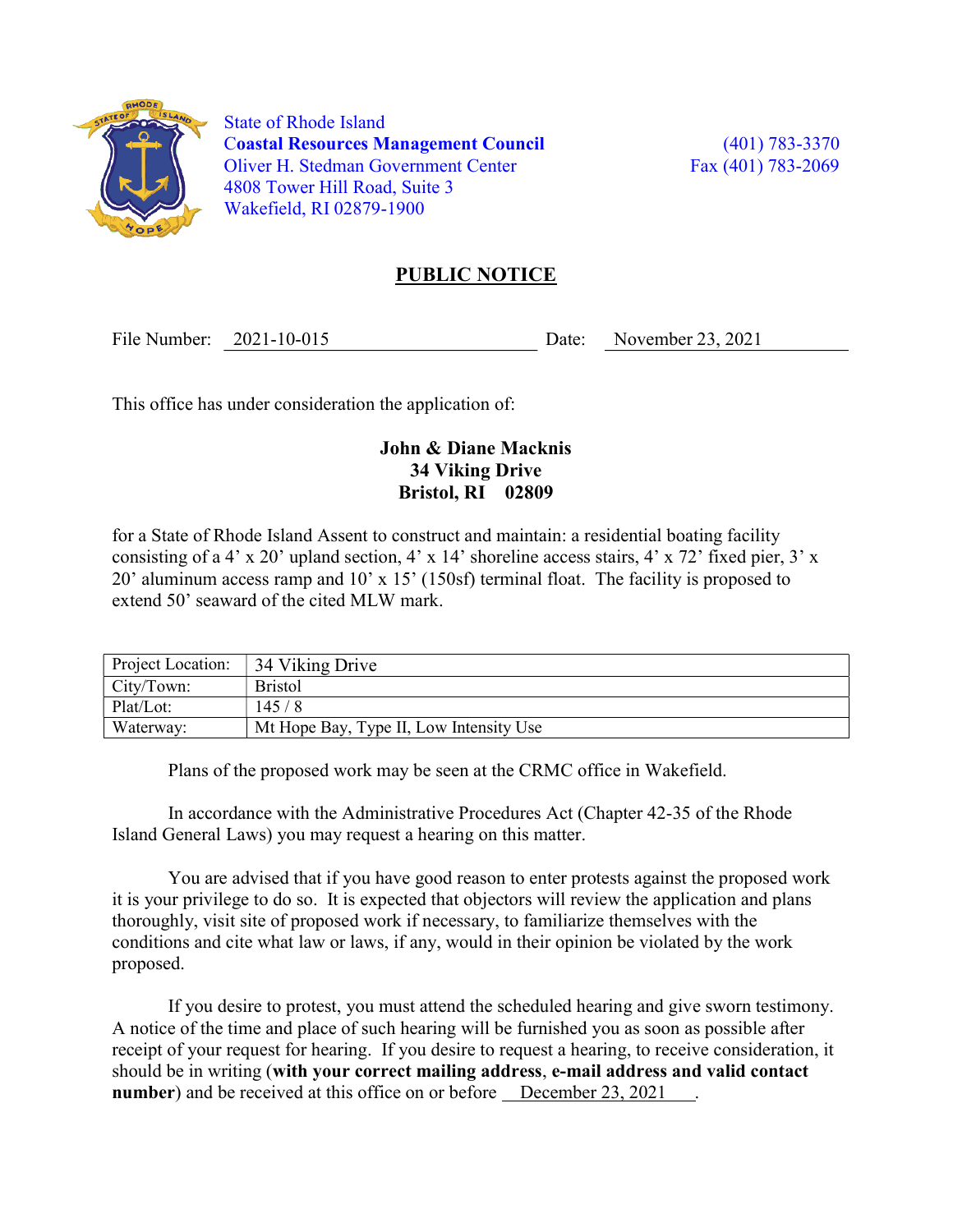## GENERAL SPECIFICATIONS:

in the event that any pul foretration cannot be attaned the contraction shall contact the obtain dromers, for any location where pul depth can not be achieved<br>The contractor bhall record those locations and subait records

.<br>2.5 unos filmos sual se 12º camero southemp pre with a minima to camero per o come tratificat musicar esta ex<br>2. a marca - Piles Shall be ormen to depins as nodcated on the flax. Piles wave between variour as a minima me ede shall be southern fine or equivalent. Whousan treatment for order drading shall be 2,6 lb/of of coa. Dagonal braging shall not be<br>NL outring of such nidiries shall be done on the exo above whil for all other members (t

niction haviorals ball, be hot diffid galvanced. Bolts baal be a minima of sincs stud, all bolts consections for heading and bracing hidged<br>Tid a mhrua of 4° prim find of the housie, wo 2° prim the look of the members hat ALL NETAL COM<br>SHALL BE LOCA

Occions for frod dock shall be §5%" composite or wood wewsers. Alternatively 208 wewspre can be used, fasteners for deciding shall be 2\$" \$

-<br>Duty webse and outside of wood construction and have approbately the presentator and 6° ovaft. Decision ball<br>For wikings structural remember and magnetal club ball (catholic (polarised) with and the on equal and za<br>For w

.<br>"Custon floats" any proposed substitutes with uv renetors and shall have structural mounting flanses, debon is based on float diras as markactured by<br>"Custon floats" any proposed substitutes shall se approved by the debo

skome flan drias at all doos si contact win structural magina. Follow makitactismes spootgatage, §e' lag reits win 15" wasens and 1" powervithi wito<br>Structural momer shal Be a regurso warral wade tho drias welt of the same FUE HOLDERS FOR FLOATING DOOK PILES BHALL BE HEAVY DUTY GALWARZED, CHAN TYPE FOR USE WITH 12" PILINGS (FOLLANSBEE PH-G OR EQUAL). PLACENENT OF<br>30 AS TO ALLOW FLOAT TO BE THEO OPF FROM PILINGS SUCH THAT HO CONTACT WITH PILI

AS AN AUTONIATHE, PILE HOLDENS FOR FLOATING GOOK NAY BE HEAVY DUTY GALWARSED, BINGLE ROLLER TVPE FOR UBE WITH 12" PILNOS (FOLLA<br>OF ALL PILES BHALL BE SO AS TO ALLOW MEVEMBNT OF THE FLOAT TO AVOID EXCENSIVE RUSSING OF HOOPS

SECURE PILE HOLDERS TO PLOATING DOOK WITH 4-3" THROUGH BOLTS (M HORZONTAL DIRECTION) AND 4-35" LAG BOLTS (VERTICAL GREG<br>MIGHIER TO PROVIDE AGEQUATE WORK FOR FASTENING, USE NETAL BACKER PLATES FOR 35" THROUGH BOLTS,

CLEATE SHALL BE PROVIDED FOR FLOATING DOOK, TWO ON EACH SOE 1" FROM EACH END. CLEAT SIZE SHALL BE 10" (F)

A VAPIL BUMPER STARP SHALL BE PROVIDED ALOND THE CUTROAND SIDE OF THE PLOATING DOCK. BUMPER STRIP SHALL BE AS MANUFACTURED BY "YOLLANSEEL" NOOEL VAR-2 OR DOLIAL raw shil se aliabra and construction shal be by hand'acturer recrianity disaged in the trade, raw shal se converted to fred portion of dock as recommen<br>By manufacturer, roller abbourt at floating dock shall be 2" digerter UTILITY SPECIFICATIONS:

ALL UTLITY NOWL BIALL BE PERFORMED BY LICENSED CONTRACTORS WI THERE RESPECTIVE TRADES. ALL NOWL SHALL MEET REQUIREMENTS OF THE DURRENT STATE BUILDING CODES. dochroa, wre bana, be beed by the discriboa, contractor, whe shall be encard in PVC conduit suitable for marke application. Bistall exempliative annume order,<br>Double receptacle at end of Pier as Revolved.

with use svill se st polytivide tubbs as makeactured by "aquare" or equal setail survers readered at ever destriction or per head as<br>Required by Cool Provide Dras at Per Head to alon behovel of with from the USE units wate

electric/water utility likes shall be connected at existing dwelling, lines whall be burked a winnam depth of 12° acrobb existing law area.<br>Utilities shall be secured to underside of pier as wokated, with galvanized weth, LOW VOLTARE LIGHTING SHALL BE PROVIDED ALONG THE DOCK AS RIDICATED, LIGHTING THPE TO BE PROPORED BY CONTRACTOR, INCLUDE LOW VOLTARE WINNG IN ELECTRICAL CONDUIT OR



manden<sub>'s</sub>

**LOCATION** 

**PROJECT** 

**LOCATION** 

**LOCUS PLAN** 

- 1900-1911

**2992** ĕ

¢

**SEI** 

酉



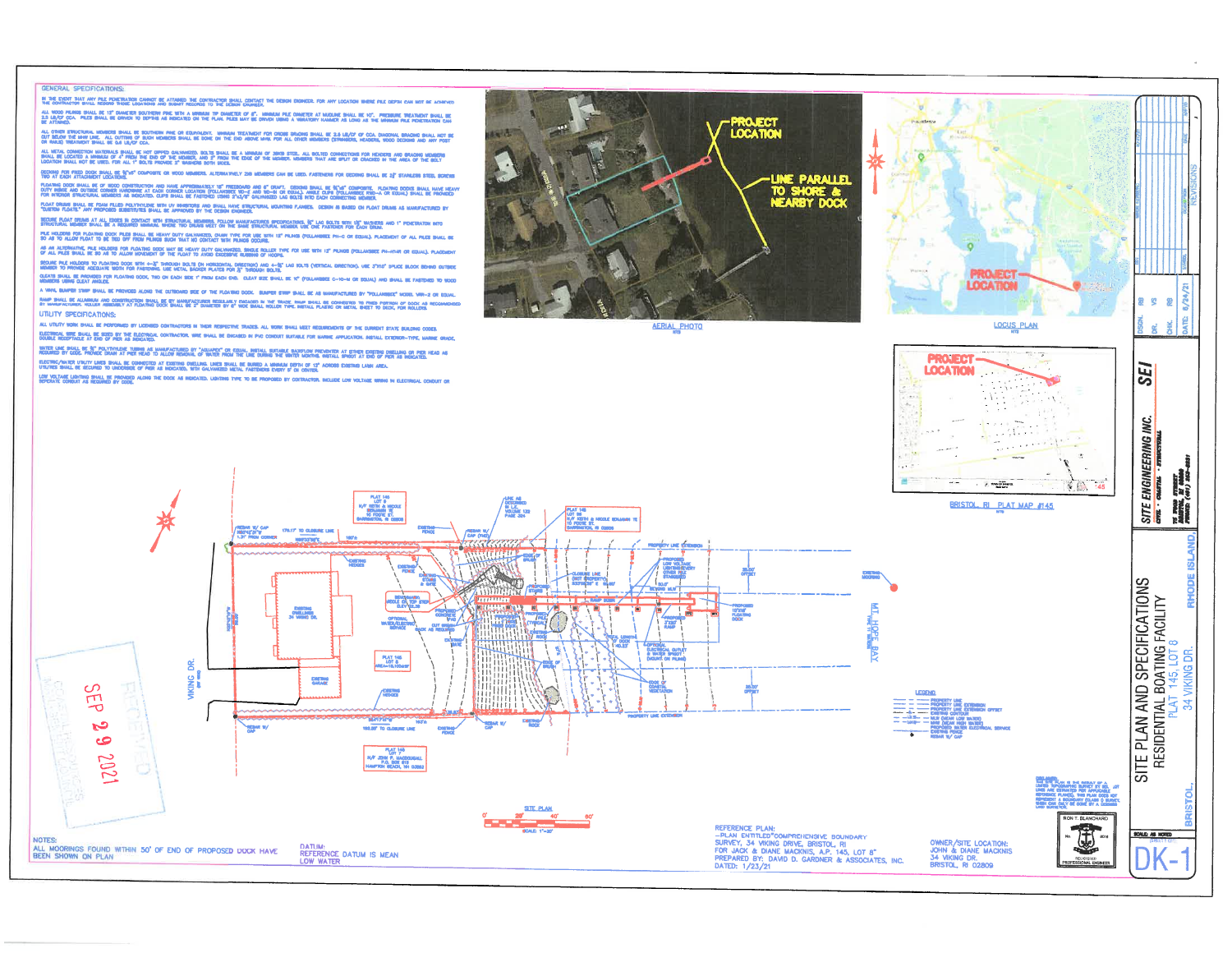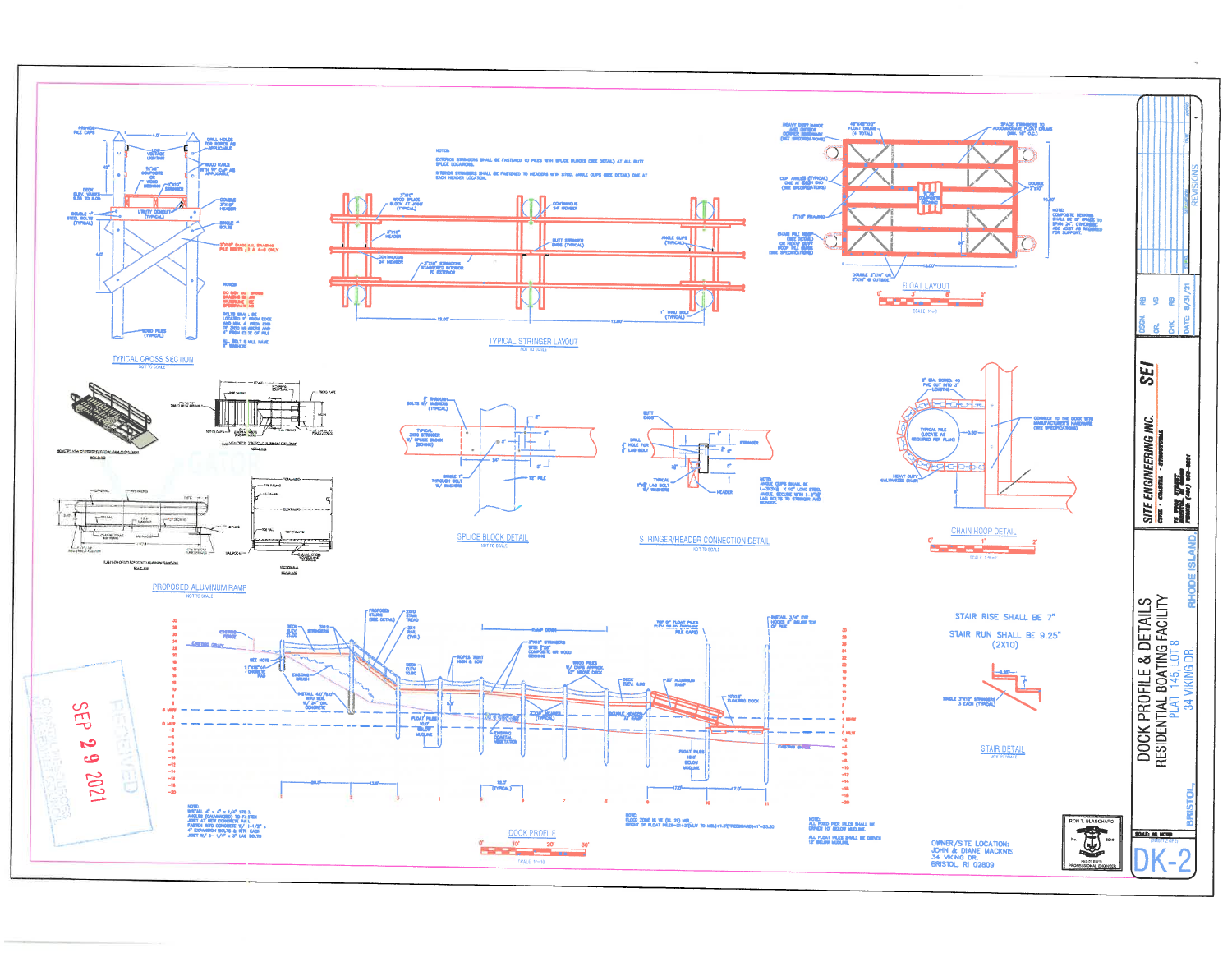